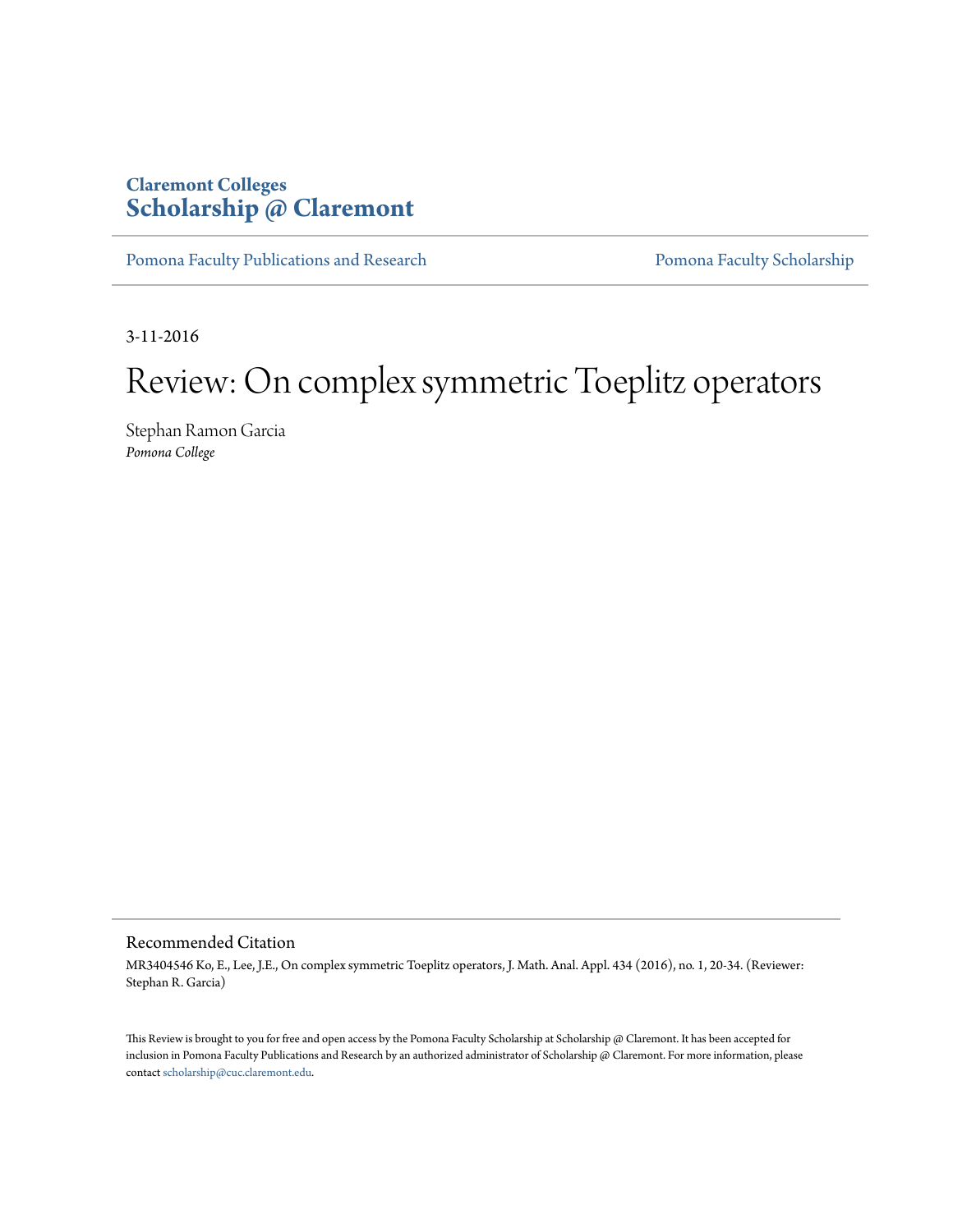From References: 0 From Reviews: 0

**Mathematical Reviews** Previous [Up](/mathscinet/search/publications.html?mx-pid=3404546&pg1=RVRI&pg3=authreviews&s1=726101&vfpref=html&r=1) [Next](/mathscinet/pdf/3403897.pdf?mx-pid=3404546&pg1=RVRI&pg3=authreviews&s1=726101&vfpref=html&r=2)

AMERICAN MATHEMATICAL SOCIETY **MathSciNet** 

#### MR3404546 (Review) [47B15](/mathscinet/search/mscdoc.html?code=47B15%2C%2830H10%29) 30H10 [Ko, Eungil](/mathscinet/search/publications.html?pg1=IID&s1=353576) [\(KR-EWHA\)](/mathscinet/search/institution.html?code=KR_EWHA); [Lee, Ji Eun](/mathscinet/search/publications.html?pg1=IID&s1=800660) [\(KR-SEJ\)](/mathscinet/search/institution.html?code=KR_SEJ)

On complex symmetric Toeplitz operators. (English summary) [J. Math. Anal. Appl.](/mathscinet/search/journaldoc.html?&cn=J_Math_Anal_Appl) 434 (2016), [no. 1,](/mathscinet/search/publications.html?pg1=ISSI&s1=336358) 20–34.

Let  $\mathcal H$  denote a separable, complex Hilbert space. A *conjugation* on  $\mathcal H$  is a conjugatelinear, isometric involution  $C: \mathcal{H} \to \mathcal{H}$ . A bounded linear operator  $T: \mathcal{H} \to \mathcal{H}$  is Csymmetric if  $T = CT^*C$ . If there exists a C with respect to which T is C-symmetric, then  $T$  is called a complex symmetric operator (CSO). It is known that  $T$  is a CSO if and only if it is unitarily equivalent to a symmetric matrix acting on an  $\ell^2$  space of the appropriate dimension.

Every normal operator is a complex symmetric operator, as are all truncated Toeplitz operators. It is suspected that "most" Toeplitz operators are not CSOs, and index considerations provide many Toeplitz operators that are not CSOs. The unilateral shift  $T_z$  is such an example. As another example, if  $T_\phi$  is analytic or coanalytic and a CSO, then  $\phi$  is a constant function (Theorem 2.1 of the paper under review).

If  $\phi \in L^{\infty}$  is real, then  $T_{\phi}$  is self-adjoint, and hence a CSO. More generally, A. Brown and P. R. Halmos proved that a Toeplitz operator is normal if and only if its symbol is of the form  $a\phi + b$ , in which  $a, b \in \mathbb{C}$  and  $\phi$  is a real-valued function in  $L^{\infty}$  [J. Reine Angew. Math. 213 (1963/1964), 89-102; MR0160136. For several natural conjugations  $C$  on the Hardy space  $H^2$ , the authors provide a characterization of the corresponding  $C$ symmetric Toeplitz operators. These characterizations are given in terms of the Fourier coefficients of the symbol. As a consequence, they are able to construct non-normal, complex symmetric Toeplitz operators. [Stephan R. Garcia](/mathscinet/search/publications.html?pg1=IID&s1=726101)

#### References

- 1. C. Bender, A. Fring, U. G¨unther, H. Jones, Quantum physics with non-Hermitian operators, J. Phys. A 45 (2012) 440301.
- 2. A. Brown, P.R. Halmos, Algebraic properties of Toeplitz operators, J. Reine Angew. Math. 213 (1963–1964) 89–102. [MR0160136](/mathscinet/pdf/160136.pdf?pg1=MR&s1=0160136&loc=fromreflist)
- 3. D.R. Farenick, W.Y. Lee, Hyponormality and spectra of Toeplitz operators, Trans. Amer. Math. Soc. 384 (1996) 4153–4174. [MR1363943](/mathscinet/pdf/1363943.pdf?pg1=MR&s1=1363943&loc=fromreflist)
- 4. S.R. Garcia, Conjugation and Clark operators, in: Contemp. Math., vol. 393, 2006, pp. 67–112. [MR2198373](/mathscinet/pdf/2198373.pdf?pg1=MR&s1=2198373&loc=fromreflist)
- 5. S.R. Garcia, E. Prodan, M. Putinar, Mathematical and physical aspects of complex symmetric operators, J. Phys. A 47 (2014) 1–51. [MR3254868](/mathscinet/pdf/3254868.pdf?pg1=MR&s1=3254868&loc=fromreflist)
- 6. S.R. Garcia, M. Putinar, Complex symmetric operators and applications, Trans. Amer. Math. Soc. 358 (2006) 1285–1315. [MR2187654](/mathscinet/pdf/2187654.pdf?pg1=MR&s1=2187654&loc=fromreflist)
- 7. S.R. Garcia, M. Putinar, Complex symmetric operators and applications II, Trans. Amer. Math. Soc. 359 (2007) 3913–3931. [MR2302518](/mathscinet/pdf/2302518.pdf?pg1=MR&s1=2302518&loc=fromreflist)
- 8. K. Guo, S. Zhu, A canonical decomposition of complex symmetric operators, J. Operator Theory 72 (2014) 529–547. [MR3272045](/mathscinet/pdf/3272045.pdf?pg1=MR&s1=3272045&loc=fromreflist)
- 9. P.R. Halmos, Ten problems in Hilbert space, Bull. Amer. Math. Soc. 76 (1970) 887–933. [MR0270173](/mathscinet/pdf/270173.pdf?pg1=MR&s1=0270173&loc=fromreflist)
- 10. T. Ito, T.K. Wong, Subnormality and quasinormality of Toeplitz operators, Proc. Amer. Math. Soc. 34 (1972) 157–164. [MR0303334](/mathscinet/pdf/303334.pdf?pg1=MR&s1=0303334&loc=fromreflist)
- 11. S. Jung, E. Ko, J. Lee, On complex symmetric operator matrices, J. Math. Anal.